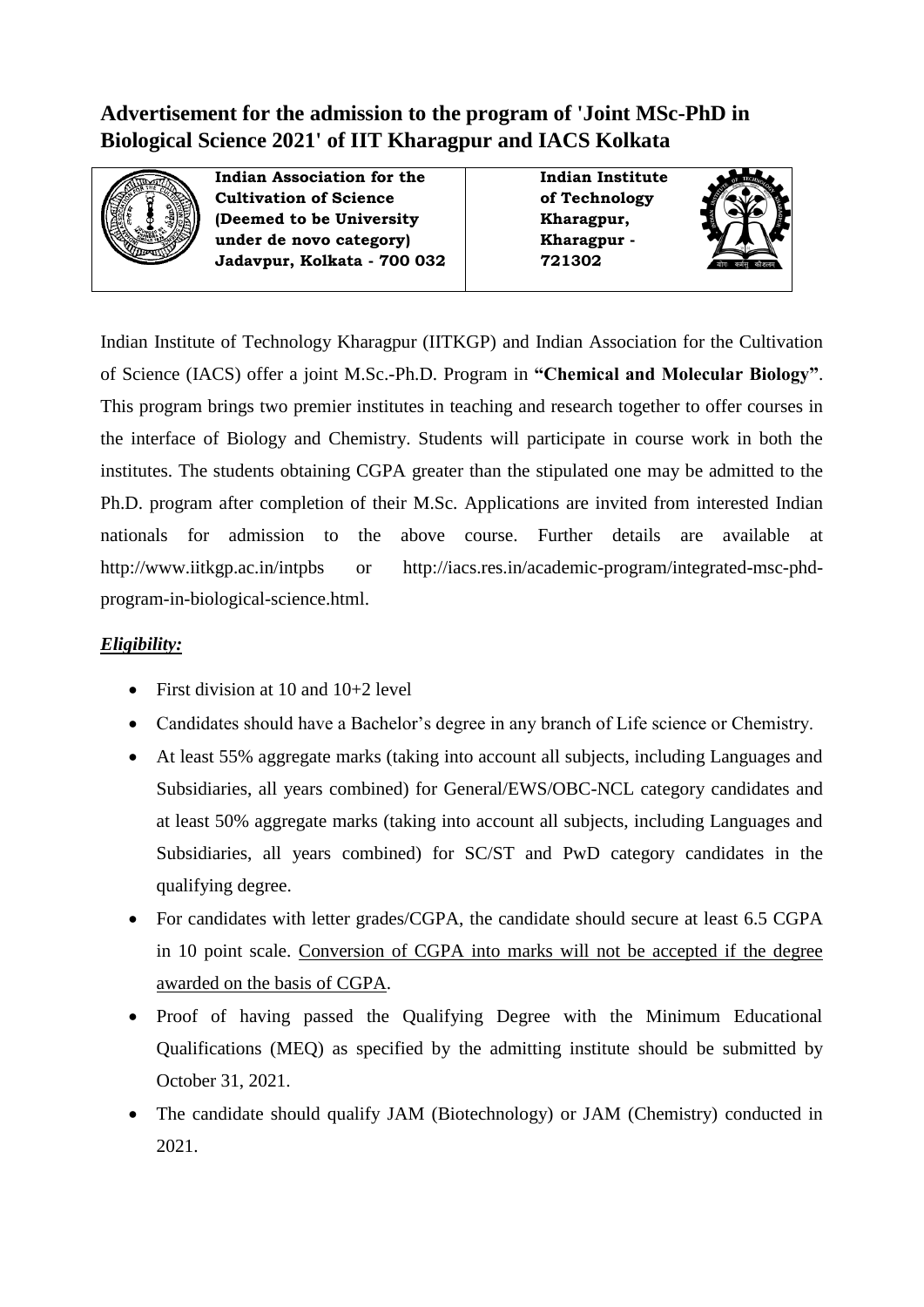- Students will be selected for interview on the basis of JAM (BT)/ JAM (CY) rank in order of merit. Final selection will be based on JAM (BT)/ JAM (CY) score and interview.
- Reservation of seats will be as per MHRD norms.

### *Fellowship:*

Admitted students will be entitled to a stipend of Rs. 12,000/- p.m. (fixed) for the first two years subject to adequate performance and other rules of the Institutes. On successful completion of the M.Sc. course, students obtaining a CGPA above a certain stipulated level may be considered for admission into Ph.D. program following the prevailing norms of the admitting institute. Students will be accommodated in the hostel during their stay at IACS Kolkata and IIT Kharagpur.

#### *Application Procedure:*

Applicants are required to apply online (https://erp.iitkgp.ac.in/IITKGPApplications/index).

Self-attested copies of mark sheets/certificates/ JAM score card should be uploaded in the online portal. Interim queries will not be entertained. Those who have appeared in the final examination may also apply but their final selection will be subject to securing the required percentage of marks in the qualifying examination.

#### *Application fee:* No application fees

#### *Selection Procedure*

Candidates will be shortlisted for interview on the basis of JAM-2021 only in the subject area Biotechnology / Chemistry in order of merit. Final selection will be based on JAM (BT)/ JAM (CY) score and interview.

#### *Important points to remember:*

| Announcement of the admission processes           | June 28, 2021        |
|---------------------------------------------------|----------------------|
| Last date of receiving online applications        | July 18, 2021        |
| Interview of candidates                           | July 26 and 27, 2021 |
| Admission of selected candidates at IIT Kharagpur | To be notified later |
| Commencement of classes at IACS Kolkata           | To be notified later |